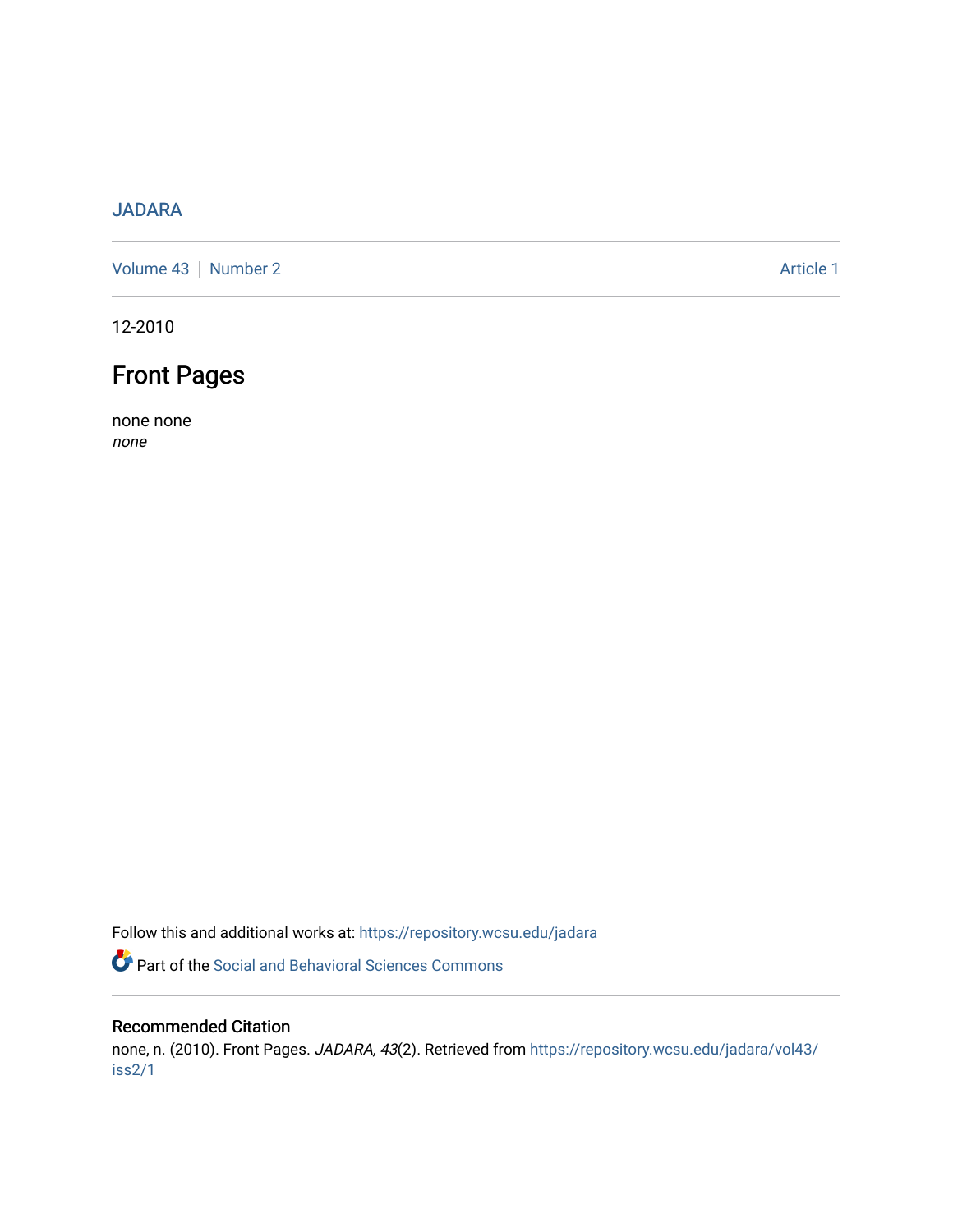# JADARA

A Journal for Professionals Networking for Excellence in Service Delivery with Individuals who are Deaf or Hard of Hearing



Volume 43 Number 2 Winter 2010

-----

ISSN 0899-9228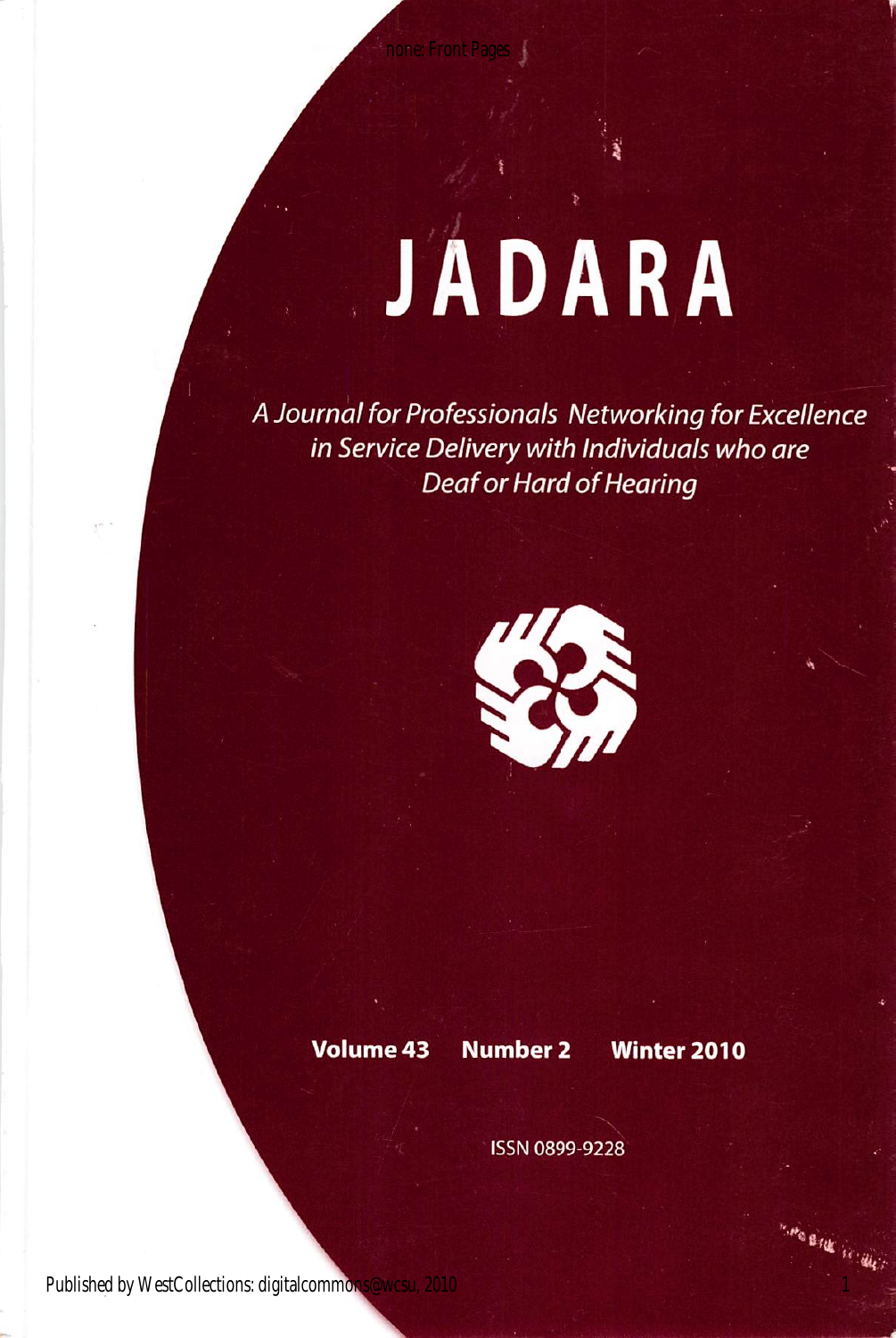

The official publication of ADARA

A Journal for Professionals Networking for Excellence in Service Delivery with individuals who are Deaf or Hard of Hearing

## Co-Editors

David M. Feldman, Barry University Gabriel Lomas, Western Connecticut State University

## Editorial Review Board

Carol Carman University of Houston - Clear Lake

Lawrence H. Pick Gallaudet University

Steven Hardy-Braz Farmville, NC

Denise Kavin PEPNet-Northeast

Irene Leigh Gallaudet University Shawn P. Saladin The University of Texas -Pan American

Steven R. Sligar East Carolina University

McCay Vernon South Ponte Vedra Beach, FL

©ADARA2010